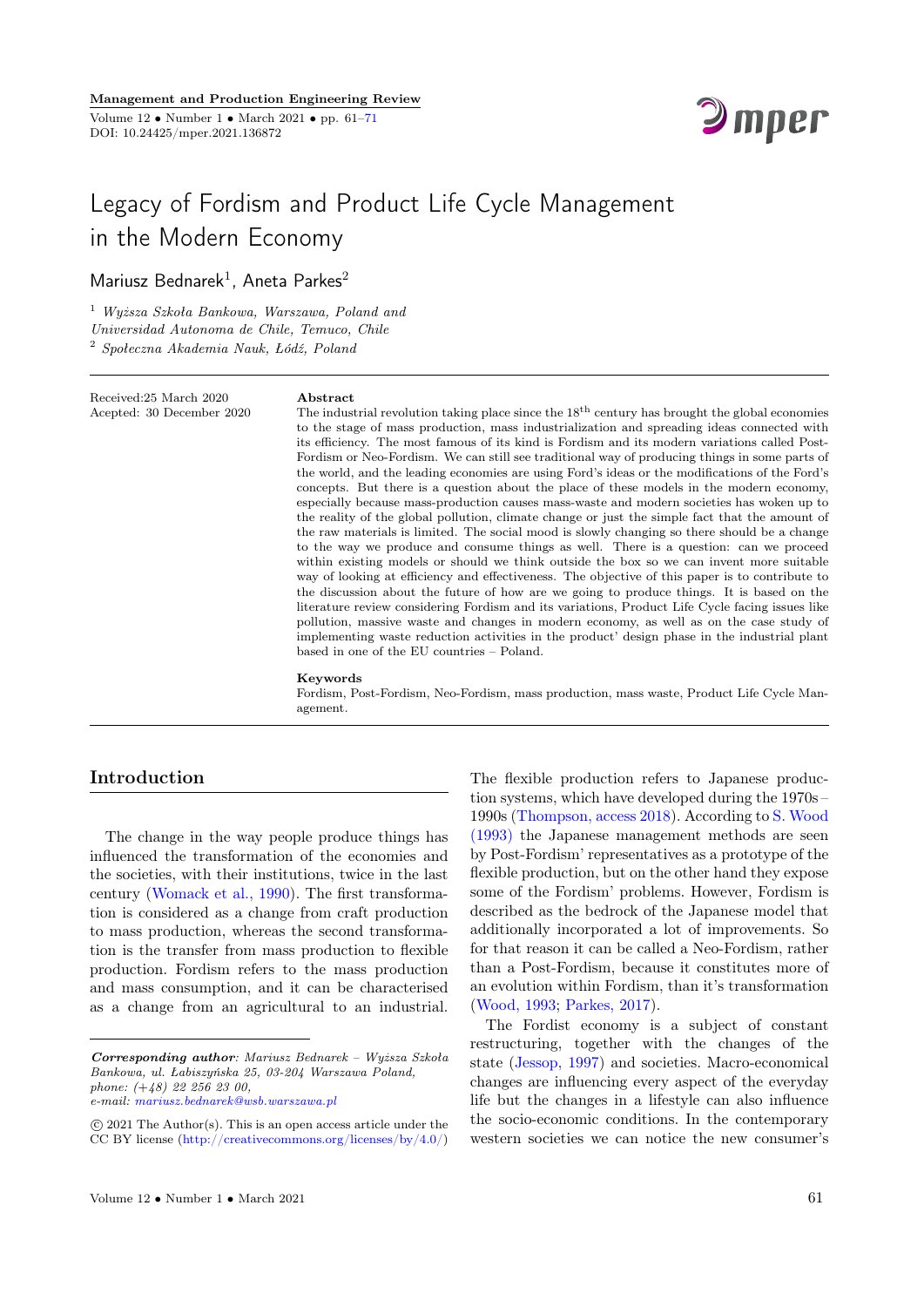behaviours, a growing awareness of the side effects of the mass – consumption and of the influence the way we produce things has on the environment. The amount of waste in the post-industrial era, pollution of the oceans and the air, or the volume of the single-use items are building up the awareness that it should not continue in that way any longer. Simple examples of disposable everyday items like coffee cups, drink bottles, food packaging, wet wipes etc. are getting way beyond a convenience. The disposable economy – mass production, mass consumption and mass waste of the single – use items and all the other things which are so cheap that is more convenient to dispose of them and buy a new one rather than reuse them, is being questioned. There are more and more people interested in new ways of consuming, as well as producing things, which are more likely to remain in use.

The purpose of this paper is to contribute to the discussion about the future of how we are going to produce things. Are we going to succeed working around Fordism, Neo-Fordism, Post-Fordism or its variations or should we look even beyond the existing concepts. The western societies are recently being confronted with mass information about the extent of the pollution and the amount of waste we are producing globally every single day. The weather change is the closest effect we can experience in our everyday life. It is not a new phenomenon but growing mass media's focus on these issues contributes to the change in social attitudes.

This paper is based on literature review and the case study. The literature review includes Fordism and its evolution, as well as some of the side effects of mass production and consumption like pollution or mass generation of waste. Then the Product Life Cycle Management and chosen aspects of modern economy are analysed. The literature review has been combined with the analysis of secondary data including EU circular economy strategy. The case study is an example of introducing waste reduction activities in the product' design phase in the industrial plant based in one of the EU countries – Poland. The activities include Lean Manufacturing implementation in the company representing the armaments industry. These concepts can be linked with Post-Fordism or Neo-Fordism and its implementation can be an example of the possible improvements in any Product Life Cycle Management, in any area of industry as well. The Post-Fordism or Neo-Fordism models offer a lot of solutions towards waste management, so they could be used parallel to seeking for the new solutions.

# Methodology

The case study was part of the project related to implementation of the Lean Manufacturing concept over the years 2012–2016 in one of the Polish companies representing the armaments industry. The company is a part of a group of more than 60 different plants and businesses, employing over 17,500 persons, and recording annual revenues of more than PLN 4.5 billion.

The case study was conducted as a part of a more extensive Lean Manufacturing project implemented in this enterprise. It comprised a sub-project entitled "Operational improvement programme for the Engineering and the Technological Department" covering the following items: improvement of the Engineering Department's operations and improvement of the Technological Department's operations.

The Group and its individual companies deploy modern production and management concepts, including Lean Manufacturing and Management. This is associated with the Group's short-, medium- and long-term operating goals. Some of the most important of these goals are: consolidation of the domestic defence industry involving both state-owned and privately owned companies, as well as implementation of business operations to guarantee rapid growth and modernisation of the Group, and increasing its competitiveness in the international armaments market.

One of the ways to pursue these goals is through implementation of the aforementioned Lean concepts in selected representative businesses of the Group. The company chosen for purposes of the research was one, which could be considered as representative of other entities in the Group on account of the manufacturing processes it had deployed as well as its size (being classified as a part of the SME sector). The Lean Manufacturing concept is essentially based on an assumption that various forms of waste are identified and eliminated from processes. Once defined (in this case – according to the procedural criteria of waste assessment), the waste forms are analysed and adequately assessed. Different methods applied to eliminate or minimise waste are established. One is to determine where teams must interfere in order to eliminate the waste and how to measure the outcomes attained in the given process.

The analysis was conducted using techniques of value stream mapping and problem solving methods such as the Waterfall chart or the 5Why+1How analysis. According to the analyses performed in the enterprise, ca. 40% of the errors made at the production and assembly lines was caused by imperfections in the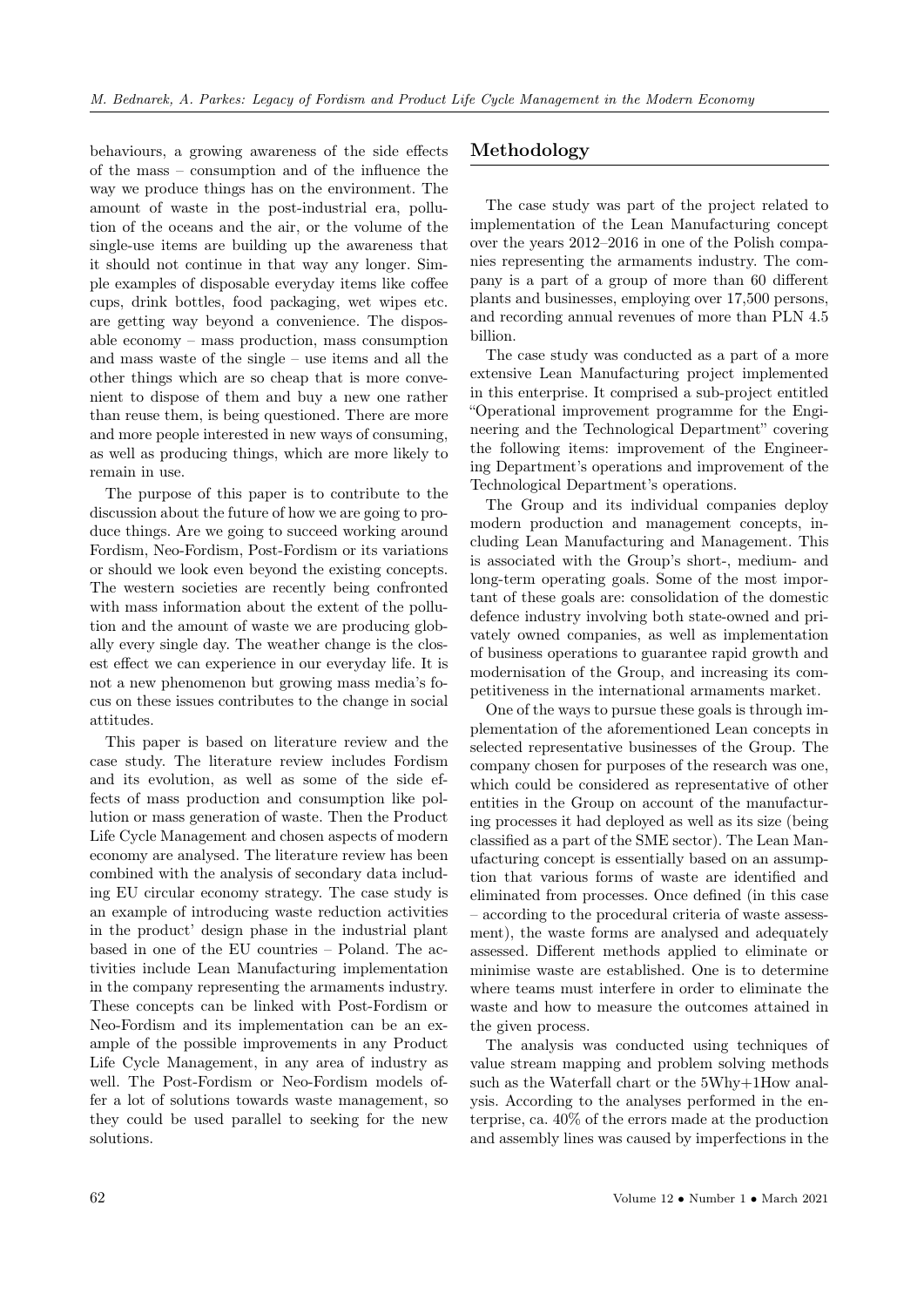design documentation of respective parts. It was the main reason why investigations of this problem had been initiated in the first place, as described further on in the case study. The process of preparing the structural drawings of parts was analysed on the following basis:

- Process mapping according to Value Stream Mapping principles
- Interviews with the Engineering Department's personnel and management
- Review of the Department's documentation, including engineers' work sheets
- Analysis of data from the in-house controlling system.

The research confirmed the following thesis:

- 1. Lean Manufacturing is a method which enables the Group, including the companies representative of the Group, to pursue its operating goals;
- 2. In order to fulfil these goals one should start implementing the Lean concept from design-related activities performed while developing engineering and technological processes whenever they determine the efficiency of the follow-up production processes, especially in their initial phase;
- 3. Implementation of Lean in this particular case will reduce the time of activities which do not generate value added to design-related operations;
- 4. It is significantly easier to implement the Lean Manufacturing concept and to attain positive outcomes of this endeavour when Group Technology is being deployed simultaneously to Lean.

# Fordism, Post-Fordism, Neo-Fordism or. . . ?

Fordism is such an important subject not only because it has changed the economies in the  $20<sup>th</sup>$  century but because it still exists and shapes the life of modern societies. As we can see, it has been restructured and modified but whatever prefix we will use to describe its modern variations, the original ideas are still there. It is so potent that there is high possibility that it will still shape the majority of economies worldwide, but at the same time we are at a point that should lead to a change. The side effects of mass production should not only be dealt with when they appear but at the point where they arise.

Fordism is characterised in the narrower or broader sense. It is widely described as the  $20^{th}$  century system of mass production, pioneered by the Ford Motor Company and firstly popularized by Henry Ford. In a broader sense it is seen as (1) "industrial paradigm", (2) "national accumulation (or growth) regime", (3) "mode of regulation", and (4) "form of social life". This broad spectrum underline that the system involves not only mass production or mass consumption, but can be "characterized by mass media, mass transport, and mass politics" [\(Jessop, 2016\)](#page-9-0). According to B. Jessop (1995) Fordism as an industrial paradigm involves mass production, based on the moving assembly – line, run by semi-skilled workers. When considered as a regime of accumulation, it involves macroeconomic growth through mass production productivity, economy of scale, or raising mass demand. Fordism as a mode of social and economic regulation is linked to Taylorism in the field of separation of ownership and control, and can also involve monopoly pricing, union recognition, etc., and as a pattern of social organisation involves, inter alia, mass consumption [\(Nordick, 2016\)](#page-9-0).

Ford's system is characterised as using some of the solutions created within the Taylorism or scientific management, but at the same time there are differences pointed out between these two concepts [\(Ćwiklicki, 2011\)](#page-9-0). Taylor' organisation of work allowed mass production and consumption to be developed. Fordist model is described as based on the concept of mass production or division of intellectual and manual work, which is a clear link to Taylorism [\(Souza,](#page-9-0) [access 2018\)](#page-9-0). Taylorism is characterised as more wider approach, whereas Fordism as a mass production system [\(Degan, 2011\)](#page-9-0). Taylor is described as the inventor of industrial engineering [\(Dennis, 2002\)](#page-9-0) and the one not only having influence on Henry Ford's assembly line, but a much wider impact as well [\(Kanigel, 2005\)](#page-9-0).

Both – Taylorism and Fordism – are considered to be responsible for the success of American motor vehicle companies up to mid 50s [\(Degan, 2011\)](#page-9-0). But the crisis of Fordism that emerged in the mid-1970s has provoked discussions not only about the weak points of Fordism itself, but "whether Fordist stability was a parenthesis in an otherwise disorderly, crisisprone capitalist system" [\(Jessop, 2016\)](#page-9-0). The development of computer – based systems, flexible manufacturing, rising raw material prices or consumers demand for differentiated quality, etc. led to the rethinking of the Ford's concept [\(Souza, access 2018\)](#page-9-0). As the consumers started demanding better quality and performance, the production techniques had to focus on added value or flexibility, including the workforce [\(Morley and Crowley, 1997\)](#page-9-0). In the global competition the Japanese auto industries' ideas were winning with those of North America or Europe, where the techniques were little changed from Ford's mass production system [\(Womack et al., 1990\)](#page-9-0). The reason for an interest in Japanese way of making things was the efficiency, the productivity and winning the global com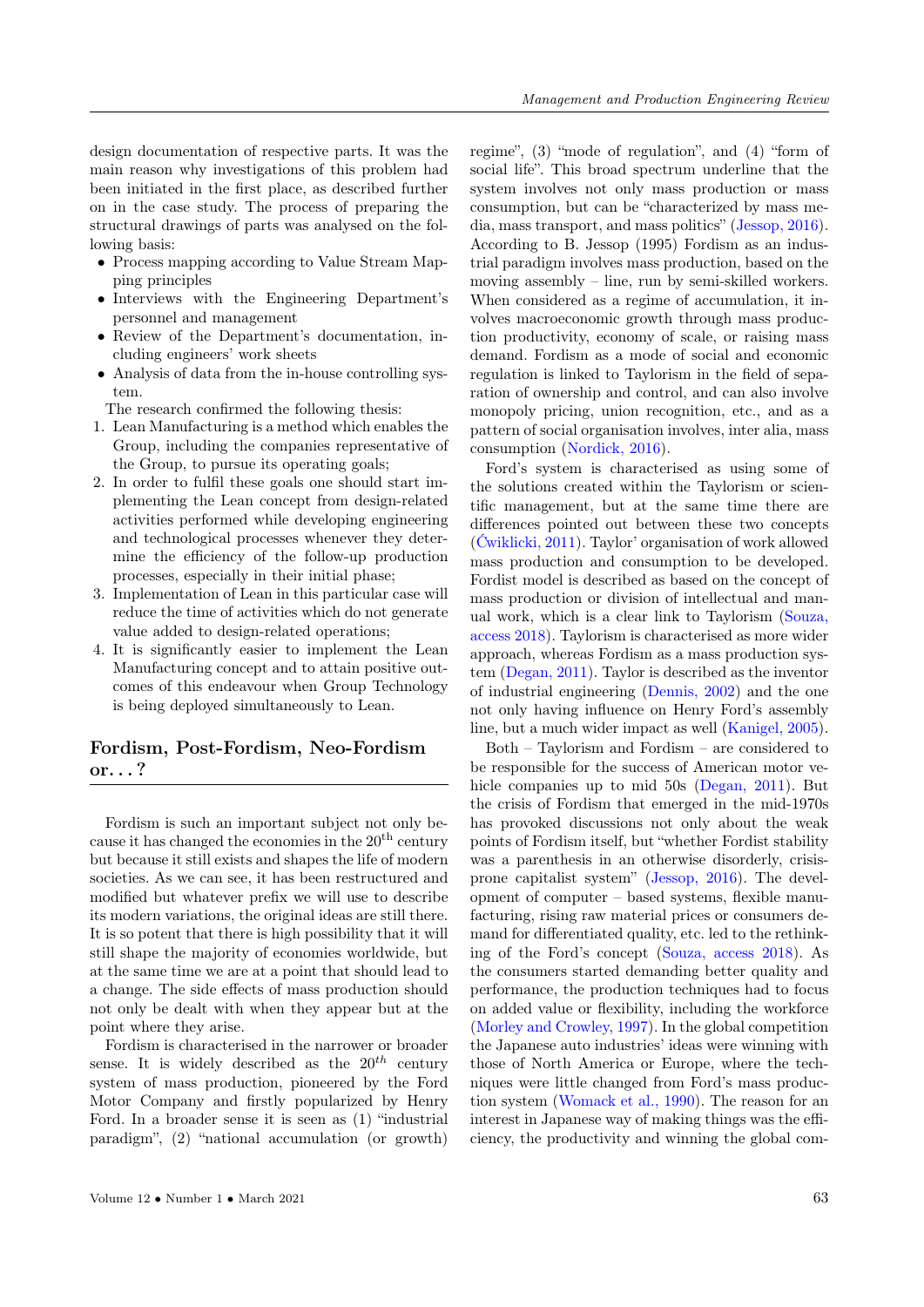petition. Despite borrowings from Ford and Taylor, the Japanese production techniques or the Japanese way to do things were different from the American way. Moreover, the differences can be rooted in the cultural level and influenced by different economical and social demands [\(Parkes, 2017\)](#page-9-0).

In the mid  $20<sup>th</sup>$  century the Japanese saw Taylor's ideas as essential part of the economic growth [\(Kanigel, 2005\)](#page-9-0). There are lots of indications of F.W. Taylor's and H. Ford's influences on the Toyota Production System [\(Liker, 2005;](#page-9-0) [Dennis, 2002;](#page-9-0) [Ohno, 1988\)](#page-9-0), but there were major differences as well. For example, according to T. Ohno (1988), Ford mass production system (automobile production system or automation system) was based on specifically directed workflow, production of "large lots of a single part" or "lots of inventory". Whereas Toyota (autonomation) system was based on "small lot sizes and quick setups", elimination of overproduction or kanban system "in which a later process goes to an earlier process to withdraw parts needed just in time", etc. [\(Ohno, 1988;](#page-9-0) [Jakonis, 2012;](#page-9-0) [Parkes, 2015;](#page-9-0) [2017\)](#page-9-0). The techniques developed in Toyota allowed production of small batches which led to lowering the costs by decreasing large inventories, waste and parts with defects and increasing the quality of produced goods. But there were another crucial changes implemented like: life – time employment, awarding the seniority or a team approach [\(De](#page-9-0)[gan, 2011\)](#page-9-0), and much wider differences like the way to finance the industry [\(Womack et al., 1990\)](#page-9-0).

According to [P.S. Adler \(1992\),](#page-9-0) Toyota production system and its variations, could be characterised as different from Taylor's model so for that reason the term "post-Taylorism" has been used, even though they implied strong references to Taylor's thoughts [\(Ćwiklicki, 2011\)](#page-9-0). P.S. Adler presented an example of successful and innovative implementation of "Taylor/s time-and-motion regimentation", which provides quality and efficiency in routine operations and appeared to encourage continuous improvement, and at the same time to be able to become a learningorientated, humanised bureaucracy, that was one of the ways to overcome some of the disadvantages of traditional Taylorism like de-skilling worker's tasks, leading to alienation or rigidity [\(Adler, 1993\)](#page-9-0). P.S. Adler is using the term "post-Taylorism" in his previous work [\(Adler, 1992\)](#page-9-0), but at the same time it looks like the flexible systems could be actually analysed as an examples of a neo-Taylorism because the original concepts have been more reformulated than abandoned. The examples of manifestations of neotaylorism in contemporary workplaces are: selection of employees by employing only the best candidates, innovation and development in the work' methods,

quick feedback about completed work or standardisation and scientific measurements [\(Ćwiklicki, 2011\)](#page-9-0).

The post-Taylorism could be used as a term to describe the answer to the crisis of Taylorist organisation of work, which included increasing work' intensification, deskilling, monotony or alienation. But, according to Hirsch (1991), this crisis is seen as a part of a wider crisis of the Fordist model, which additionally includes critical points of the corporatist welfare and interventionist state, consumption model, ecology or a Fordist model of accumulation [\(Souza,](#page-9-0) [access 2018\)](#page-9-0). Thus, the term Post-Fordism is used to characterise the regime focused on: new technologies, post-industrial production, flexibility of machines, systems and workforce, economy of scope, etc. [\(Jessop, 2016\)](#page-9-0). Post-Fordism should be applied not only to the changes in organisation of the production, but according to Hall (1994), to the wider social changes, like the increase in pluralism, new identities connected with raising work flexibility or individualisation [\(Souza, access 2018\)](#page-9-0). Another point of view is to use the prefix "neo" while describing flexible production systems, like "the Neo-Fordism school of Japanese management" [\(Morley and Crowley, 1997\)](#page-9-0).

However, there are opinions that no real change occurred. Neither post-Fordism replaced the Fordism model, nor it could be considered as an evolution. The productive process is still focused on increase in productivity, profitability, etc., so Taylorism-Fordism production' organizational methods are still intact, and to many the "post-Fordism is like Fordism" [\(Souza, access 2018\)](#page-9-0).

Furthermore, these concepts are still vital to the global economy. In some industries, like automobile mass production, more democratic form of Taylorism was forecasted to have a future [\(Adler, 1992\)](#page-9-0). The mass production or Tayloristic model could be replaced by Japanese methods, based on flexibility or semi – autonomous teams. But at the same time, Taylorism could be still in use in automobile final assembly' sector [\(Adler, 1992\)](#page-9-0). Nowadays we can see the essence of Taylorism for example in a new participatory management schemes or assembly line tasks and services that are timed to seconds, standardization of the consumer' goods or the modern life itself [\(Kanigel, 2005\)](#page-9-0). The Regulation Approach is often criticised as too simplistically pointing the transition from Fordism to a post-Fordism, whereas later research pointed to complex and different models of development [\(Jessop, 1997\)](#page-9-0). Some theorists propose alternatives to Post-Fordism, like "Toyotism, Fujitsuism, Sonyism, Gatesism, informational capitalism, the knowledge-based economy" or "the network economy" [\(Jessop, 2016\)](#page-9-0).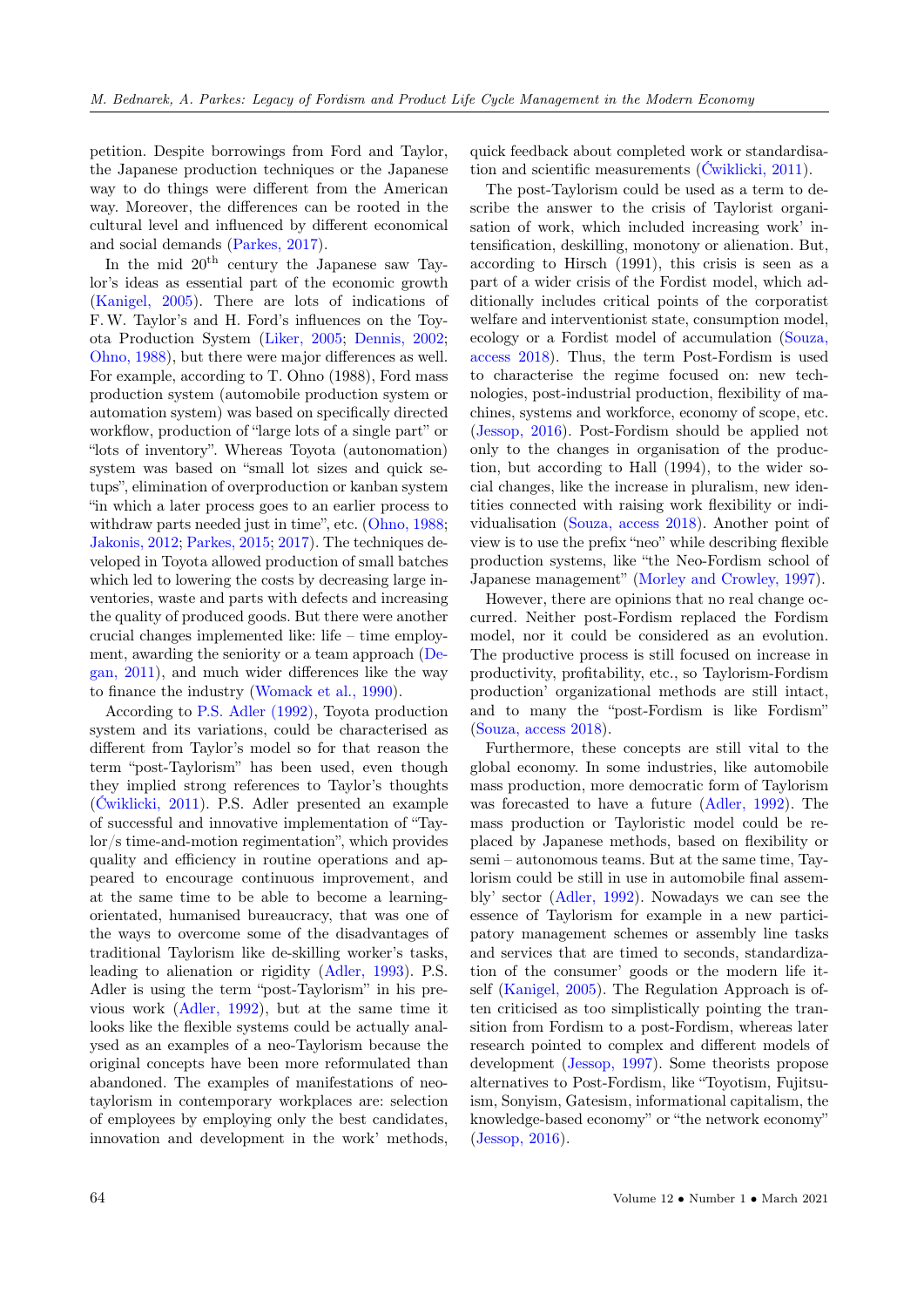# Product Life Cycle in modern economy

Summarising the development of Ford's concepts, they can still be vital, especially in the developing countries that are going under heavy and quick industrialization. The developed western economies are partially still using traditional ways of producing "things", but the one who wanted to win the competitive markets were trying modifications like post-fordism' flexible management techniques or neofordims' modifications and the nowadays innovations. But there are changes on the horizon and they appear to be so significant that the existing ways of organising human's economic activity may not be enough. The mass-production and mass-consumption causes mass waste and is connected with a high level of pollution of the environment. The changes that are predicted to happen according to climate change or the limited amount of raw materials are one of the factors that make people think about the way the things are made and consumed.

The pollution and a growing amount of waste is not a new phenomenon but recently the discussion about it is being made one of the mainstream topics in western media. There are issues like waste management or the amount of plastic floating in the water all around the world. According to the research (2015) led by Erik van Sebille at Imperial College London the amount of plastic particles in the world's oceans was estimated between 15 and 51 trillions. One of the problem is the amount of non- biodegradable singleuse plastic, so it is advised that the waste hierarchy should be focused more on reduction and reusing than recycling [\(Evans-Pughe, 2018\)](#page-9-0). The awareness of the amount of generated waste and the need to prevent it leads to new social phenomena. One of them is "zerowaste lifestyle" which manifests itself in actions like: choosing packaging-free food, reusing containers and the things we bought, reduction in consumption or avoiding all plastic [\(Loeb, 2017–2018\)](#page-9-0).

Another phenomenon we can notice in the modern economy itself is its quick evolution in the direction which is going to bring significant changes not only to the way we produce "things" but to the way we consume, work, or live. The important change to the modern economy began in the  $18<sup>th</sup>$  century with an industrial revolution. Today, we divide this phenomenon into four phases. The First Industrial Revolution (IR) was based on the iron, coal and textiles, whereas during the Second IR (late  $19<sup>th</sup>$  and  $20<sup>th</sup>$  centuries) the industry started to exploit the synthetic materials like plastics [\(Encyclopedia Britannica, 2018\)](#page-9-0). It has applied the science to mass production and manufacturing as well. The Third Industrial Revolution or Digital Revolution has been focused on electronics and IT systems, whereas the Fourth IR – on new technologies which combine digital, biological and physical innovations like AI, genome editing or robotics [\(Schwab, 2018\)](#page-9-0). We can say that Fordism and automation can be linked with 1st and 2nd Industrial Revolutions, whereas Post – Fordism or Neo-Fordism as well as Japanese autonomation can be connected with the Third Industrial Revolution. But the latest innovations, like stated above cyber-physical systems, can be linked with a wider social change. The modern economy has been described by different names: Global, Knowledge based, Green, Virtual Economy, etc., that are emphasizing the areas that have been developed or need to be focused on. But at the same time there are new emerging issues, like "zeromarginal–cost economy" (where technological revolution might bring the marginal costs to near zero), that is connected with such phenomenon as the Internet of Things or "sharing economy" based on a "shared access rather than private ownership" [\(Rifkin, 2014\)](#page-9-0). According to J. Rifkin, as a result of bringing the costs down by the dynamism of competitive markets, "many goods and services are becoming nearly free, abundant, and no longer subject to market forces" [\(Rifkin,](#page-9-0) [2014\)](#page-9-0). The Fourth Industrial Revolution, with the concepts like: disruptive technology, machine learning, robotics, artificial intelligence or Big Data, is anticipated to change the existing industry as well: its core workings, jobs on offer, desirable skills, or a social class structure [\(Feest, 2017–2018\)](#page-9-0). These changes affect economic behaviours as well, as we can see on the above example of a "sharing economy" stated by J. Rifkin, when consumers prefer sharing to possessing. And that lead to the question about the volume and product life cycle in the economy today.

This leads us to the conclusion, which applies to the Product Life Cycle (PLC). And it is so interesting how the possible redefinition of the PLC management can be connected to the wider social phenomenon like desire to extend not only human' life expectancy but its quality as well. The contemporary social discourse in western media is about not only living longer but also staying young and fit, finding new ways to redefine and express oneself in the latest stages of life. That can be linked with growing population and life's expectancy, and when adding other factors like economic growth of developing countries, we can see that mass production and mass consumption are going nowhere. Moreover, western economies are looking more closely at the new ways of consuming which could sustain economic growth but at the same time meet the needs of the environment and the social expectations.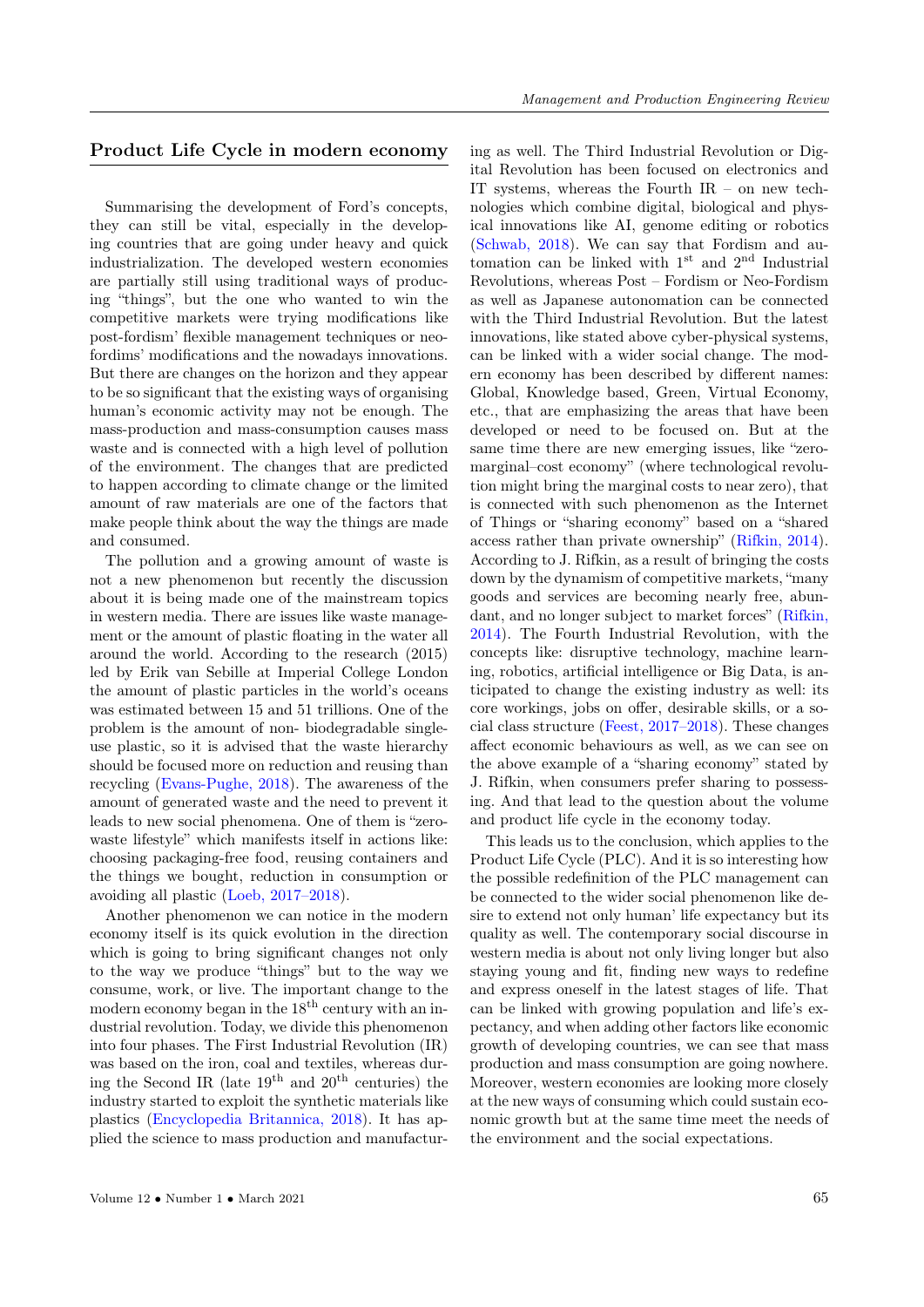An example of the new ways of consumption is: buying second-hand items, reselling, exchanging, sharing and reducing the amount of possessions or at least the consumption of single-use items. Furthermore, there are more and more companies focusing on the products that are "design to last" [\(Fryer, 2017–2018\)](#page-9-0). An example of these can be an automotive company, whose business model is to offer a car "under a mobility contract", so in company's interest is to focus on longevity of the product rather than its obsolescence [\(Fryer, 2017–2018\)](#page-9-0).

The classic stages of the product life cycle include market': development – growth – maturity – decline. The process is described as bringing new product to the market, dealing with increasing demand, the market' saturation phase and the decreasing of demand and sales [\(Levitt, 1965\)](#page-9-0). Propositions of extending product life cycle included focus on the current users – by promoting more frequent or more varied product' usage or on creating new users – for example by expanding the market [\(Levitt, 1965\)](#page-9-0). The classic Product Life Cycle Management, even though it has been criticised or modified, is still valid and focusing on extending the life of the product. Nowadays, the circle of a product life is being characterised for example as: Concept – Design – Manufacturing – Distribution – Customer – End of Life, but there are voices that Product Life Cycle Management rarely includes all stages of product' life [\(Fryer, 2017–2018\)](#page-9-0). And it is suggested that the focus should be placed on the full circle, with a specific interest in design and development in which there will be indications what can be done to the product to extend its life and at the end of its existence [\(Fryer, 2017–2018\)](#page-9-0).

Some of the reasons for not planning the end of product's life in the designing phase could be the character of the product or restricted ways of recycling it. However, there is still a lot of improvements that can lead to efficiency' increase and the reduction of the waste generated in the process itself, which can be demonstrated by the case study in Polish industry.

#### Case study – results and conclusions

We can state that a complete product life cycle actually consists of four cycles that may be described as follows:

• Preliminary cycle, where having taken customers' opinions, marketing conditions, profit and demand into consideration, one produces a product, runs its tests [\(Croveling et al., 2003\)](#page-9-0) and analyses the technological aspects of its design. The cycle ends when the product is introduced into the market,

- Growth cycle a period when the manufacturer's sales and profit typically grow. It is in this period that product promotion expenses increase,
- Maturity cycle the sales reach peak values in this period. In the maturity period, one typically performs implementations aimed to upgrade and improve the product design as well as the relevant production technology,
- Decline cycle the sales keep declining until the product is finally withdrawn from the market.

From the product life cycle perspective, the legacy of Fordism is particularly related to post-Fordism, i.e. implementation of production systems characterized by flexible specialization which can be attained by differentiating the products offered in the market, manufactured in shorter batches. Diversification and flexible specialization is being limited to producing sets of products that are very much alike in terms of geometry and technology. Such similarity is defined on the basis of what is referred to as Group Technology. Flexible specialization also requires optimization of all processes implemented by businesses. Optimization means that processes should be relieved of all waste, namely actions which do not generate any value added. This involves process management by deploying and following the principles of Lean Manufacturing. The enterprise addressed in the case study has implemented all four phases of product life cycle. Their pursuit of flexible specialization, as well as identification and elimination of waste have enabled them to diversify their market offering. Once focused on production for the local market, this enterprise has started to export their merchandise. The case study describes selected activities conducted in the preliminary cycle of one of products manufactured in the chosen arms industry facility referred to as Factory X [\(Bednarek and Buczacki, 2015\)](#page-9-0). Factory X is a manufacturer and supplier of arms purchased by the Armed Forced of the Republic of Poland and the Ministry of the Interior as well as exported and sold in the civilian market. The range of the Company's operations comprises production of arms, sporting weapons and training sets. The Company uses the experience and competencies of its personnel as well as technologically advanced and diversified machinery and equipment. They have established contacts and collaboration with technical universities and research institutions as well as directly with users of their products, while the positive outcomes of the resulting exchange of experience enable them to upgrade and improve their products on a regular basis.

The case study was conducted as a part of Lean Manufacturing project implemented in this enterprise. As stated in Methodology, according to the analy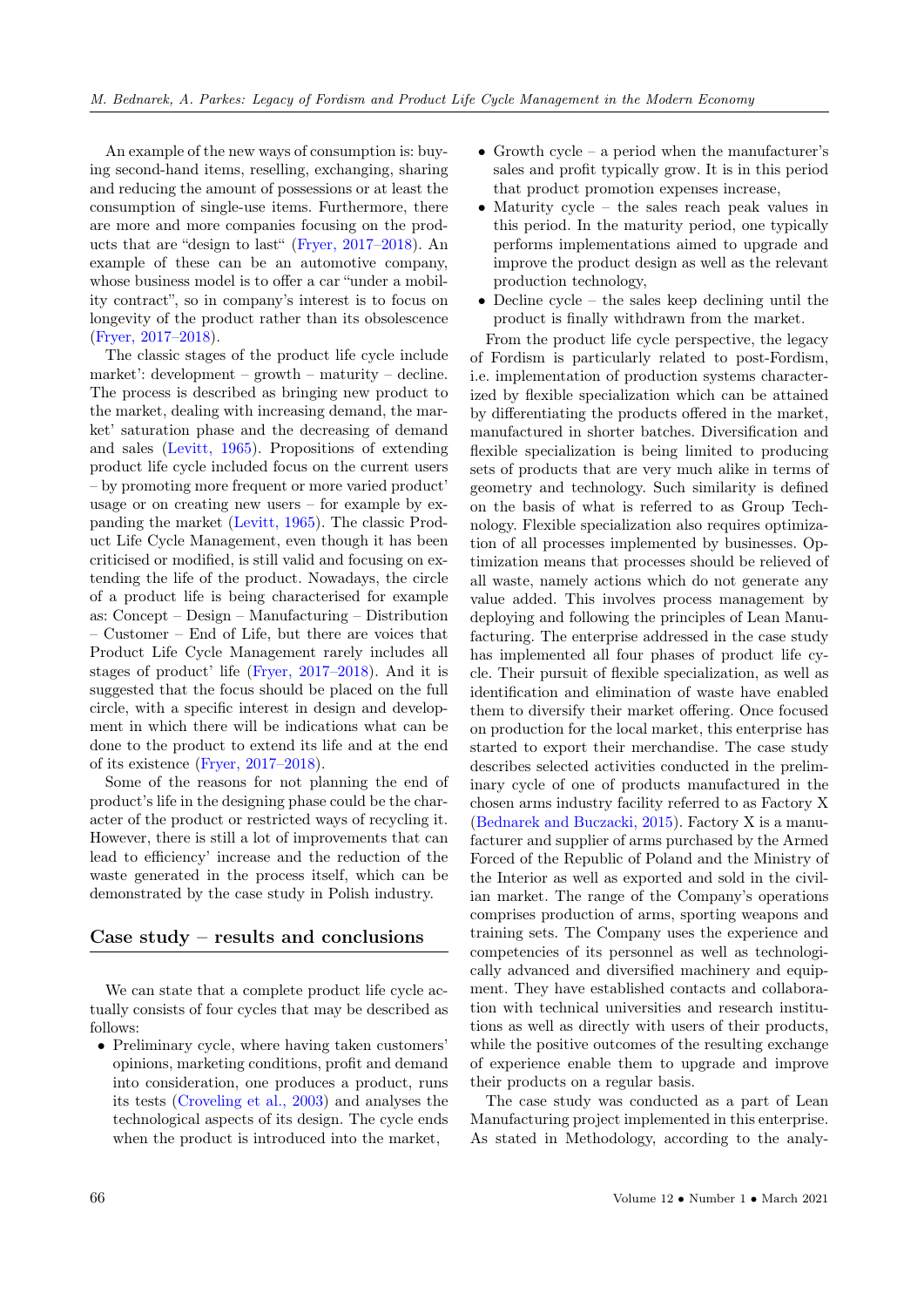ses performed in the enterprise, ca. 40% of the errors made at the production and assembly lines was caused by imperfections in the design documentation of respective parts. For that reason the process of preparing the structural drawings of parts was analysed.

Results of the observations have been provided in Table [1](#page-6-0) and collated in Table [2.](#page-6-1)

<span id="page-6-0"></span>Table 1 Process of preparing structural drawings of parts

| Action                                                           | $%$ of<br>duration<br>time |
|------------------------------------------------------------------|----------------------------|
| Allocating parts                                                 | 1                          |
| Geometry analysis                                                | 5                          |
| Chains of dimensions                                             | 5                          |
| Drawing preparation                                              | 8                          |
| Correlating drawings of different products<br>parts              | 10                         |
| Review of drawings                                               | 5                          |
| Completing drawings                                              | 15                         |
| Analysis of technological aspects of design                      | 5                          |
| Acceptance and analysis across different<br>levels of management | 46                         |

In order to optimise the process of preparing structural drawings of parts and to improve its quality, the following was arbitrary recommended by the team of engineering design experts:

- all activities correlating drawings of different products parts are value added
- all activities correlating acceptance and analysis across different levels of management are nonvalue added.

Only 7 among 9 actions comprising the process create value added. One of the non-value-added-creating actions, i.e. acceptance and analysis, accounts for as much as 46% of the total process time.

In order to optimise the process of preparing structural drawings of parts and to improve its quality, the following was recommended: Time of acceptance and analysis related actions should be reduced and time of drawing review actions should be increased. With the above objectives in mind, a pilot implementation was conducted on the basis of the following arbitrary assumptions:

- Acceptance and analysis time should be reduced by a half, i.e. to 23% of the total process duration time.
- Drawing review time should be increased to  $25\%$ of the total process duration time.

<span id="page-6-1"></span>Table 2 Analysis of the process of preparing structural drawings of parts

| <b>Item</b>    | Parameter                                         | Parameter value                                                                                                                                                                                           | % share<br>in process<br>duration<br>time |  |  |
|----------------|---------------------------------------------------|-----------------------------------------------------------------------------------------------------------------------------------------------------------------------------------------------------------|-------------------------------------------|--|--|
| 1              | Number of<br>actions per<br>process               | 9                                                                                                                                                                                                         | $100\%$                                   |  |  |
| $\overline{2}$ | Action<br>duration                                | 116 hours                                                                                                                                                                                                 | $100\%$                                   |  |  |
| 3              | Waiting<br>time                                   | $70.76$ hours                                                                                                                                                                                             | 61%                                       |  |  |
| $\overline{4}$ | Most time-<br>consuming<br>engineering<br>actions | correlating draw-<br>ings of different<br>products<br>parts<br>$(11.6 \text{ hours})$<br>analysis of techno-<br>logical aspects of<br>design (5.8 hours)<br>drawing prepara-<br>$\frac{1}{2}$ (9.3 hours) | 39%                                       |  |  |
| 5              | Most time-<br>consuming<br>in-waiting<br>actions  | and<br>acceptance<br>analysis<br>(53.36)<br>hours)<br>completing draw-<br>ings $(17.4 \text{ hours})$                                                                                                     | 61%                                       |  |  |

• The share of the actions comprising the analysis of the design's technological aspects in the total process time should remain unaltered.

In order to reduce the share of non-value-addedcreating actions in the total duration time of the process in question, it was decided that the Technology of Groups and particularly the principles of classification and codification of the parts manufactured by the enterprise would be applied in the engineering activities [\(Bednarek, 2015\)](#page-9-0). The foregoing has been illustrated in Figure [1.](#page-7-0)

The classification and codification system was implemented in the following steps:

- a random set of parts manufactured by the enterprise was established,
- the set of parts was subject to routine acceptance and analysis (compare Table [1\)](#page-6-0),
- the time required to complete these actions was measured,
- the set was divided into groups of similar parts in accordance with the principles of classification (compare Figure [1\)](#page-7-0),
- a representative of each group of similar parts was defined (the most geometrically complex part),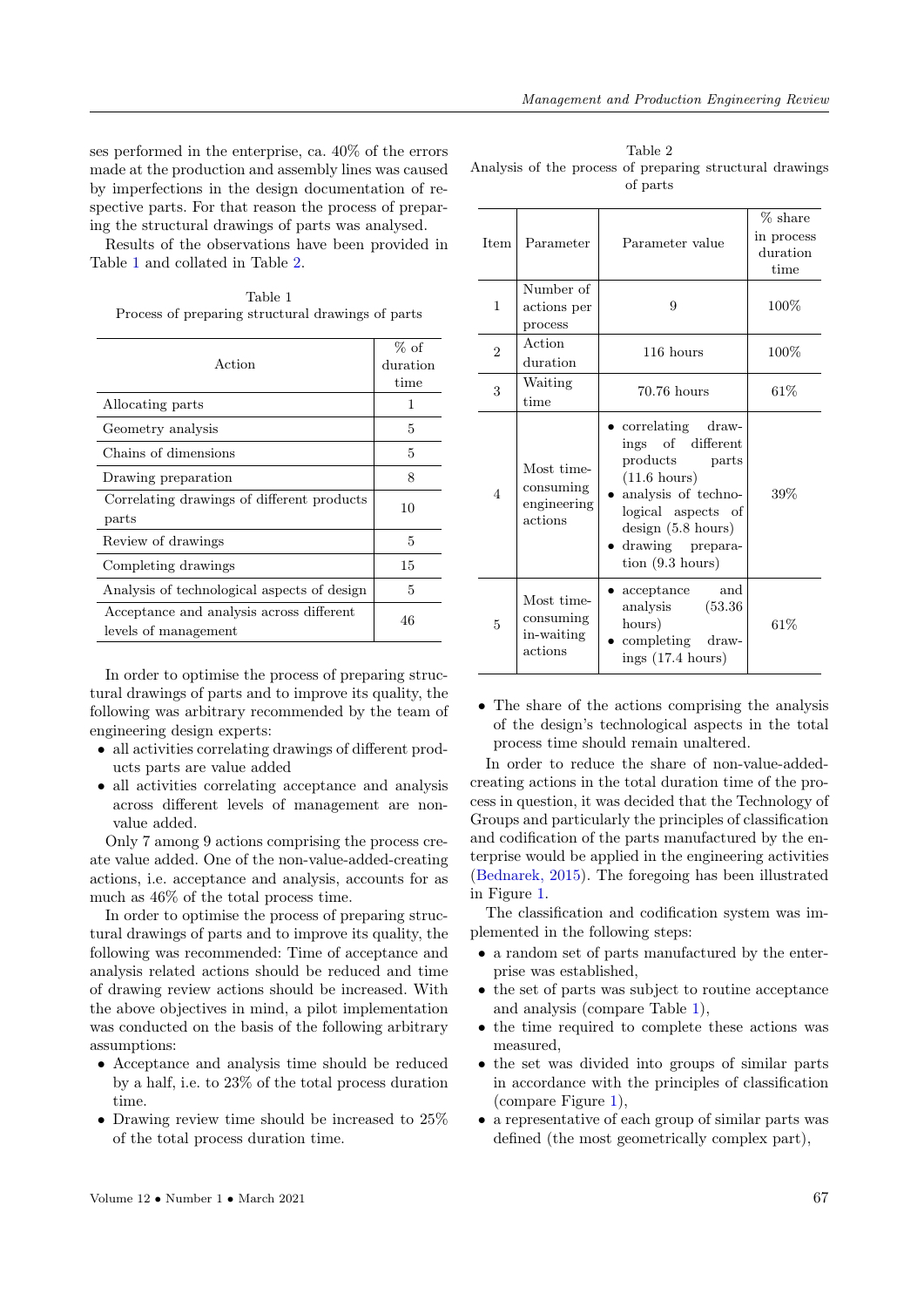<span id="page-7-0"></span>

8-character classification code

Fig. 1. Classification and codification of parts manufactured by the enterprise [\(Bednarek and Rybak, 2014\)](#page-9-0)

- the acceptance and analysis actions were repeated with reference to the representative parts,
- the acceptance and analysis time was reduced from 53.36 to 32 hours (27% of the total process duration time),
- 19% more time was allocated to the review actions, consequently leading to a 40% reduction in the number of geometrical and dimensional errors revealed in the drawings of parts.

Suggestions:

- 1. Reasons for numerous costly errors made in production may be found in the processes involved in preparation of structural drawings of parts.
- 2. They are responsible for prolongation of the preliminary cycle and delays in introducing new products into the market.
- 3. However, conducting adequate analyses as well as implementing the principles of the Technology of Groups in engineering processes make it possible to reduce the number of errors in designing and building of the product, consequently shortening the preliminary cycle time in the total PLC.

### PLCM – further expectations

As we can see on the example of above case study, there are improvements which are being made during the design' phase of a new product.

Nowadays, PLC Management faces even more expectations. The designing products that last longer and can be repurposed or recycled, can help to reduce the amount of waste, cut down the amount of natural resources used or change the ways of consumption. There will be standards to help to implement the European Union's Circular Economy Package, with PLM techniques, including guidelines for designers and covering issues connected with product longevity or "ability to repair, re-use and remanufacture" [\(Fryer, 2017–](#page-9-0) [2018\)](#page-9-0). The circular economy' goal is "to maintain the value of products, materials and resources for as long as possible by returning them into the product cycle at the end of their use, while minimising the generation of waste" [\(ec.europa.eu\)](#page-9-0). To monitor the framework on the European Union circular economy there are 10 indicators grouped in 4 areas: 1) production and consumption, 2) waste management, 3) secondary raw materials, 4) competitiveness and innovation. The progress of the selected indicators (from each group) is presented in the Table [3.](#page-8-0)

One of the above indicators – the circular material use rate – measures the share of material that was recovered and fed back into the economy. It is "defined as the ratio of the circular use of materials to the overall material use" (the higher rate the more secondary materials substitute for extracted primary raw materials) [\(ec.europa.eu\)](#page-9-0). It is one of the crucial elements of the circular economy, which seeks to turn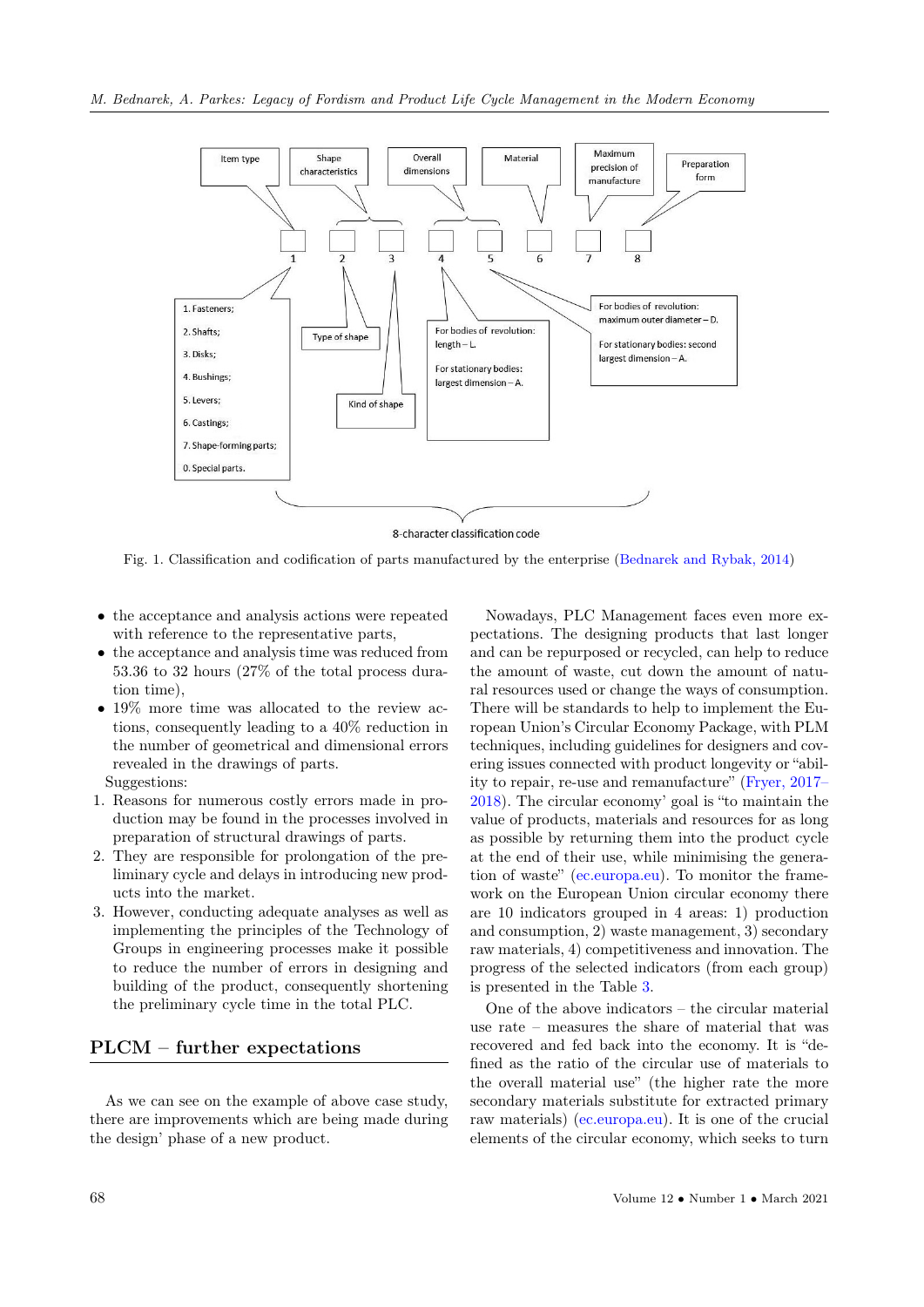|                                                                                                                                                                                                                                               | 2006   | 2009           | 2012         | 2015           | 2016           |
|-----------------------------------------------------------------------------------------------------------------------------------------------------------------------------------------------------------------------------------------------|--------|----------------|--------------|----------------|----------------|
| 1. Generation of<br>municipal waste<br>per capita<br>[kg per capita]                                                                                                                                                                          | 522    | 511            | 486          | 481            | 483            |
| Recycling<br>2.<br>rate of munici-<br>pal waste<br>(and recycling)<br>of plastic<br>rate<br>packaging)<br>[percentage]                                                                                                                        | (26.4) | 37.3<br>(31.9) | 41.1<br>(35) | 44.6<br>(39.9) | 45.3<br>(42.4) |
| 3. Contribution<br>of recycled ma-<br>terials to<br>raw<br>materials<br>$de-$<br>$mand - Circular$<br>material use<br>rate [percentage]                                                                                                       | 9.3    | 10.8           | 11.2         | 11.4           | 11.7           |
| 4. Gross invest-<br>ment in tangible<br>goods in the cir-<br>cular<br>economy<br>sectors<br>$(\text{recv}$<br>$\dim g$<br>sector,<br>repair and reuse<br>and rental and<br>leasing<br>sector)<br>percentage<br>οf<br>GDP at current<br>prices |        |                |              | 0.12           | 0.12           |

<span id="page-8-0"></span>Table 3 Selected EU Circular Economy indicators [\(ec.europa.eu\)](#page-9-0)

the waste into valuable resource. The other indicators, presented in the Table 3, as the measures of developing circular economy, show that there is some progress in reducing the amount of waste, increase in recycling, or circular material use rate, but there are areas with no growth like gross investments in tangible goods. There is a question about the sufficiency of the growth of the rest of the indicators. For example, analysing the Eurostat data, the EU plastic packaging' recycle rate grew over a period of 2006–2016 on average 1.6% a year. With this average growth the rate in 2030 will be nearly 65%. Even if we assume that the rate growth will be faster, for example between 2015 and 2016 it increased by 2.5%, this level of growth will deliver over 77% rate in 2030. Whereas the EU "vision for Europe's new plastic economy" is stating, inter alia, that "by 2030 all plastics packaging placed on the EU market is either reusable or can be recycled in a costeffective manner" (European Strategy). With the rate increase on the current level, around one third of the

plastic packaging will not be recycled. So, it must be reusable or the rate must increase, otherwise this vision will be difficult to turn into reality.

#### Discussion

The issues stated above suggest that today's mass production and mass consumption models have such a significant impact on the whole ecosystem, that we can't ignore it any longer. The change is required; even so it could be difficult to transform the systems, consumer's behaviours, etc. However, there is always a possibility for improvements that could be focused at least on some areas.

That is why, Product Life Cycle Management can be a platform for improvement, furthermore it involves the designers', producers' and consumers' combined effort, and so we can avoid placing responsibility only on the one group. Product Life Cycle according to a Fordism model can still be focused on extending the product' life by promoting more varied product' usage or finding new uses for the product, as suggested by [Levitt \(1965\).](#page-9-0) The need to reuse involves even more focus on extending product's life, on its longevity [\(Fryer, 2017–2018\)](#page-9-0) and ability to evolve. There is already an increased focus on the latest stages of product life. Today's PLC could look more like: development – growth – maturity – decline – reuse/repair/remanufacture/recycle/dispose, so "the end of life" phase can be pushed as far away as possible or can be linked with another product' development stage. But the reason behind it can't only be connected with profitability, but with other urgent issues like reduction in raw materials use and waste generation.

It looks like this is the issue that goes beyond social responsibility. The conclusion that "less is more" is the new demand in even more an environmental than market sense, but there is quite a simple fact that there will not be any market without the environment. Consumerism could possibly reach the point that there are not a lot of things, which an average consumer really "needs". There could be still a lot of things that the consumer "desires" but high accessibility and low prices or a charitable giving of consumer goods in developed economies could lead to the point of saturation of basic needs. Furthermore, there are other areas for the social and market responsibility than consumption, for example focusing on the groups deprived by poverty or alienated by homelessness, and there is a high demand for social responsibility and maturity in production and consumption, in every sector of the economy.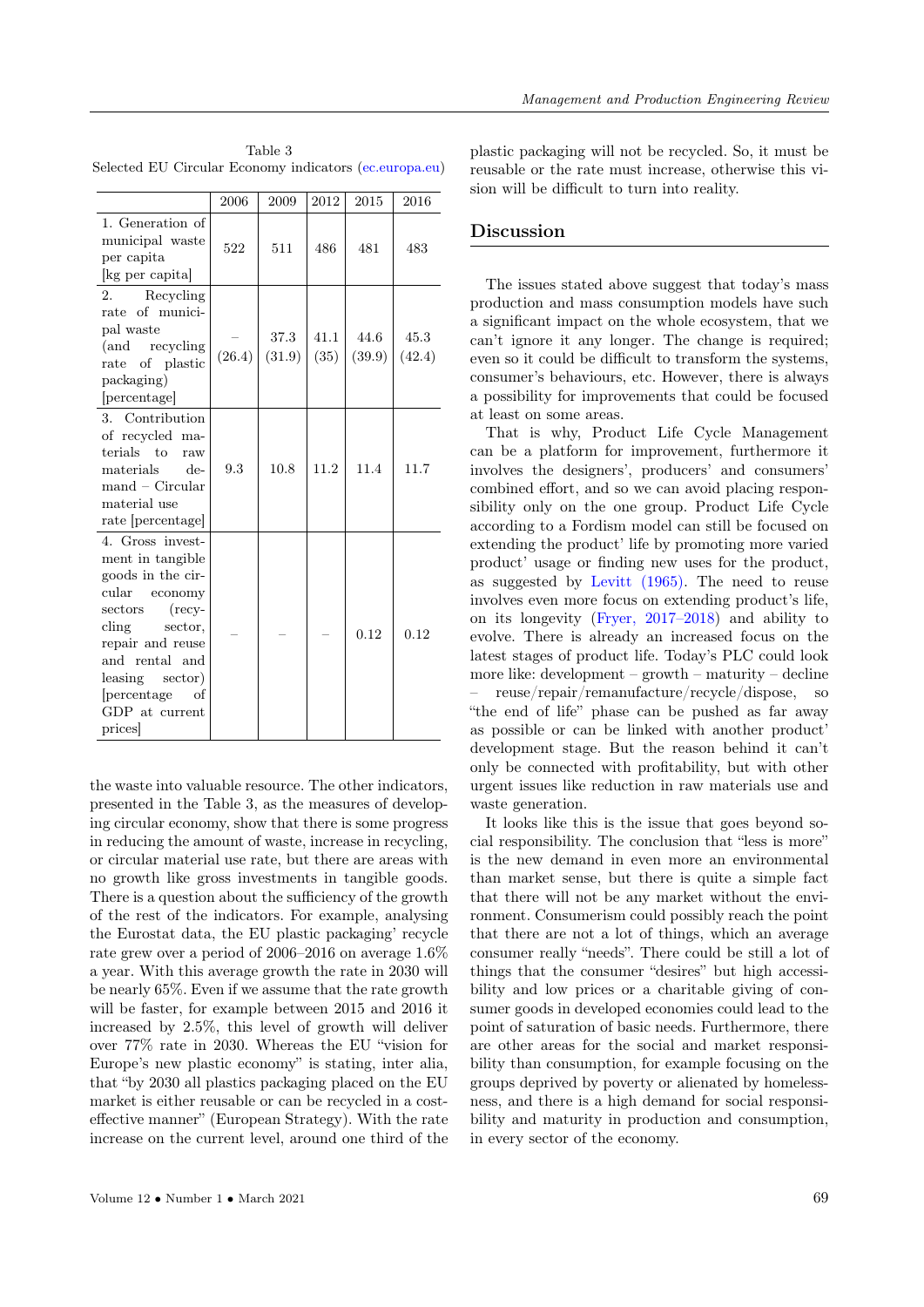Moreover, the change does not have to be painful, neither for producers nor consumers. There can still be a high level of consumption but of a different kind. And it can be linked with Product Life Cycle Management, for example by increasing "post-purchase" satisfaction. This can be achieved for example by increasing services, warranties and other activities connected with the sale which can generate profit instead of manufacturing and selling more volume. Including the post-purchase services in the price would justify holding or increasing the price instead of introducing discounts and credits and it could build long lasting relationship with the customer. It could be more beneficial to help maintaining client's loyalty and building long-lasting satisfaction and responsibility instead of such phenomena like for example accidental and short gratifications connected with impulsive buying.

Post-purchase services can be linked with investing in people and creating new work places. For example: call centres, blogging, online customer service are already there, they should be more client-friendly, focused on talking with customer rather than speaking to customer and on building a relationship. The services can provide information about updating the product or give customers updates of the ways of re-purposing the product. Redirecting promotion towards public relations instead of sales promotion can be linked with it as well.

The increase in online shopping and e-services has already been connected to the importance of postpurchase services, but there is also focus on the prepurchase and transactional services that improve customer experience. So, while developing websites, companies should focus on including the customer services in the design, the services that start before finalising the transaction [\(Küster et al., 2016\)](#page-9-0). And that can be developed and extended not only to increase companies' profitability, but also to shift customers' satisfaction beyond just the act of purchase. Replacing high level of consumption of physical goods by consumption of services connected with the purchasing process could help to reduce waste generation without decreasing companies' profitability.

Fordism' ideas like mass production, or its modern variations: Post-Fordism or Neo-Fordism with flexible production systems are still vital globally. Mass production, standardisation, assembly line, outsoursing, mass consumption, etc. are the "old" Fordist existing concepts in the developed and in the developing economies. As well as  $20<sup>th</sup>$  century's innovations: quality and elimination of defective products, flexibility, differentiation of products, embracing craft production and individualisation, etc. But at the base of it we can place the profitability and consumerism, which

is hard to sustain with its side effects like waste or pollution. The consumers are more and more aware of the issues highlighted in this paper, but they cannot be the only ones made responsible for resolving them. Every sector involved in Product Life Cycle has to take these issues into consideration and look into other possibilities of adding the value. There are possibilities of improvements to be made within existing models, but there could be new ideas, like the sharing economy or consuming more services than physical products. The thing to remember while creating new systems is the basic consequences of the developments and considering all the stages of the products' life cycles.

#### <span id="page-9-0"></span>References

- Adler, P.S. (1993). Time-and-Motion Regained, Harvard Business Review, Jan-Feb., pp. 97–108.
- Adler, P.S. (1992). The "Learning Bureaucracy": New United Motor Manufacturing, Inc. Draft 3.1, University of Southern California, Los Angeles, April. [https://msbfile03.usc.edu/digitalmeasures/padler/](https://msbfile03.usc.edu/digitalmeasures/padler/intellcont/NUMMI(ROB)-1.pdf) [intellcont/NUMMI\(ROB\)-1.pdf,](https://msbfile03.usc.edu/digitalmeasures/padler/intellcont/NUMMI(ROB)-1.pdf) access 24.04.2018.
- Bednarek, M. (2015). Lean Manufacturing application in Poland and Mexico. Models-practices-experiences, [in Polish: Zastosowanie Lean Manufacturing w Polsce i w Meksyku. Modele – praktyki – doświadczenia], Difin, Warszawa.
- Bednarek, M. and Buczacki, A. (2015). Operational improvement programme for the Engineering and the  $Technological Department - I part, [in Polish: Pro$ gram usprawnień pracy w Działach Konstrukcyjnym i Technologicznym – Etap I], unpublished.
- Bednarek, M. and Rybak, M. (2014). Report on a project of implementation of a code based on principles of the Technology of Groups, [in Polish: Sprawozdanie z projektu wdrożenia kodu opartego na Technologii Grup], AMS Consulting, unpublished.
- Croveling, C.M., Stutsky, J.L. and Antis Jr. D. (2003). Design for Six Sigma in Technology and Product Design, Pearson Education Inc.
- Ćwiklicki, M., (2011). Contemporary faces of Taylorism, [in Polish: Współczesne oblicza tayloryzmu], (ed.) Czekaj, J., Lisiński, M., Development of management concepts and methods, [in Polish: Rozwój koncepcji i metod zarządzania], Foundation of the University of Economics in Krakow, [Fundacja Uniwersytetu Ekonomicznego w Krakowie, Kraków.
- Degan, R.J. (2011). Fordism and Taylorism are responsible for the early success and recent decline of the U.S. motor vehicle industry, Working paper no. 81.